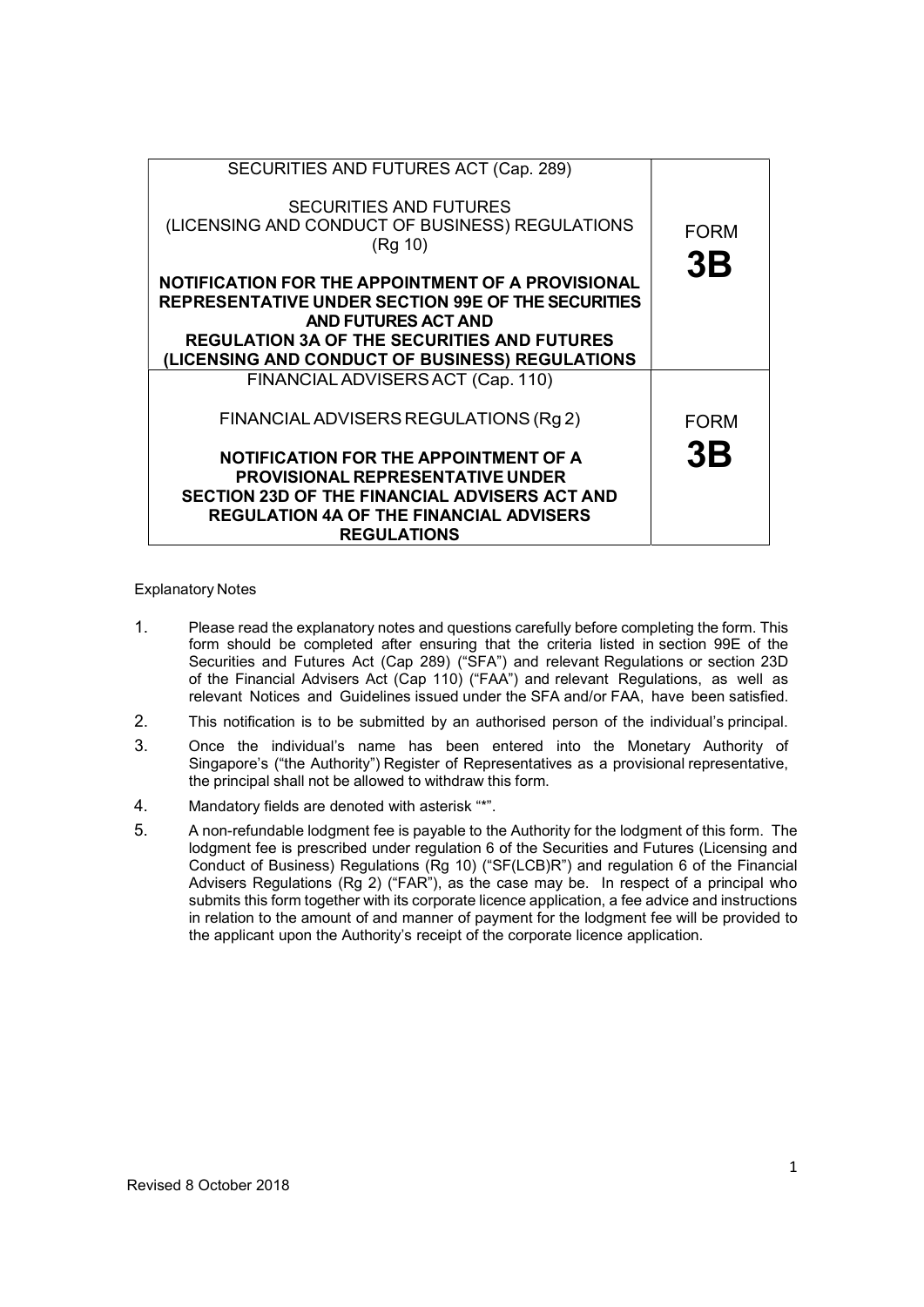# **General Information**

Full name of company, henceforth referred to in the rest of the form as "the Principal" \*

| Has the individual carried on business in regulated activity/activities under the SFA and/or<br>provided financial advisory service/services under the FAA on or after 26/11/2010? * |
|--------------------------------------------------------------------------------------------------------------------------------------------------------------------------------------|
| $\Box$ Yes<br>$\square$ No                                                                                                                                                           |
| If the answer to the above question is 'Yes', please fill in the individual's Representative number.                                                                                 |
| Representative number:                                                                                                                                                               |
| Name as reflected in NRIC/ FIN/ Passport*                                                                                                                                            |
| State the individual's relationship with the Principal*<br>$\Box$ Employee                                                                                                           |
| Self-employed<br>ш                                                                                                                                                                   |
| <b>Personal Information</b>                                                                                                                                                          |
| Set out the personal particulars of the individual below:                                                                                                                            |
| Main email address*                                                                                                                                                                  |
| Alternate email address                                                                                                                                                              |
| Mobile telephone no.*                                                                                                                                                                |
| Date of birth (DD/MM/YYYY)*                                                                                                                                                          |
| Gender*<br>Male                                                                                                                                                                      |
| Female                                                                                                                                                                               |
| Nationality type*                                                                                                                                                                    |
| $\square$ Singapore Citizen                                                                                                                                                          |
| Singapore PR. Please specify nationality:                                                                                                                                            |
| Others. Please specify nationality:                                                                                                                                                  |
|                                                                                                                                                                                      |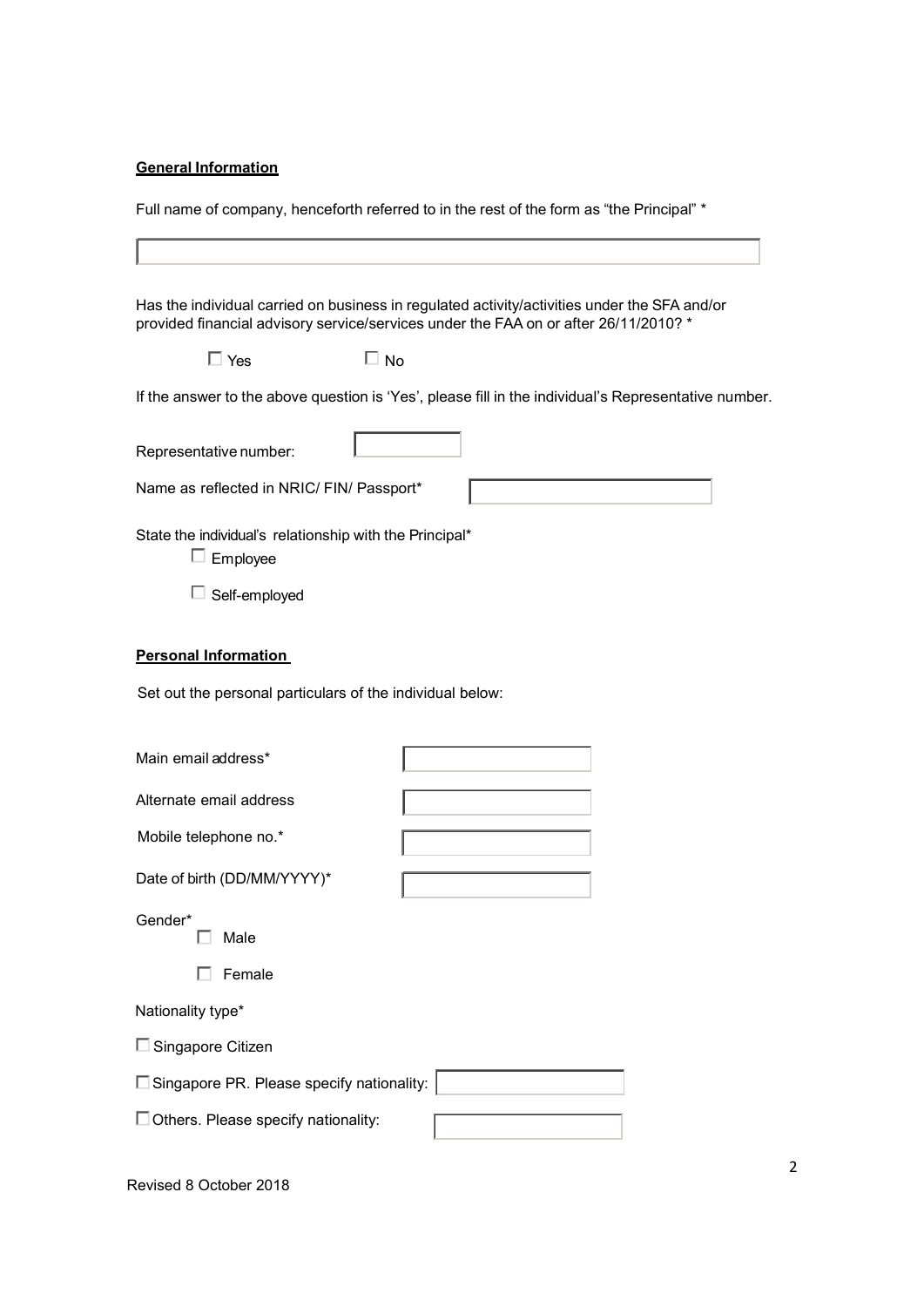NRIC number (Compulsory For Singapore Citizen or Singapore PR)

Foreign Identification Number (FIN) and/or Passport Number (Compulsory for non- Singaporean) (Note: FIN, once available, must be provided if Nationality type is Others.)

FIN:

Passport number:

# Proposed Activity/Activities

Please indicate the regulated activity/activities which the individual intends to conduct under the SFA and/or FAA.^\*

^Note: A principal shall not permit any individual to provide any type of regulated activity under the SFA and/or financial advisory service under the FAA on its behalf unless the individual is appointed as a provisional representative in respect of that type of regulated activity and / or financial advisory service.

# Under the SFA

- $\Box$  Dealing in capital markets products that are:
	- $\Box$  Securities
	- $\Box$  Units in a collective investment scheme
	- E Exchange-traded derivatives contracts
	- $\Box$  Over-the-counter derivatives contracts
	- $\square$  Spot foreign exchange contracts for the purposes of leveraged foreign exchange trading
- $\Box$  Fund management
- $\Box$  Real estate investment trust management
- $\Box$  Providing credit rating services
- $\Box$  Advising on corporate finance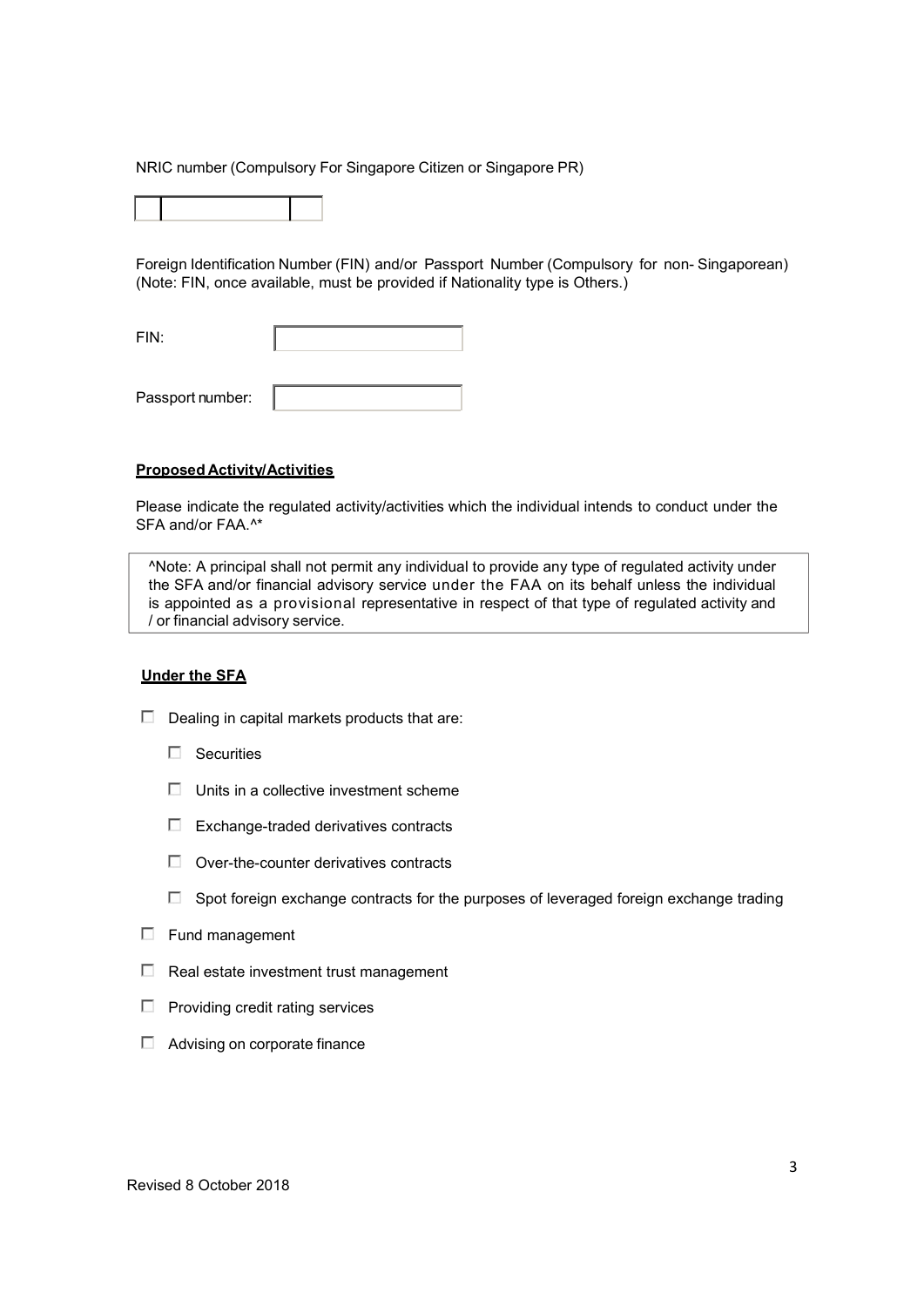# Under the FAA

- $\Box$  Advising on investment products
	- $\Box$  Securities
	- $\Box$  Exchange-traded derivatives contracts
	- $\Box$  Over-the-counter derivatives contracts
	- $\Box$  Collective investment schemes
	- $\Box$  Spot foreign exchange contracts for the purposes of leveraged foreign exchange trading
	- $\Box$  Spot foreign exchange contracts other than for the purposes of leveraged foreign exchange trading
	- $\Box$  Life policies
	- $\Box$  Structured deposits
- $\Box$  Issuing or promulgating analyses/reports on investment products
	- $\Box$  Securities
	- $\Box$  Exchange-traded derivatives contracts
	- $\Box$  Over-the-counter derivatives contracts
	- $\Box$  Collective investment schemes
	- $\Box$  Spot foreign exchange contracts for the purposes of leveraged foreign exchange trading
	- $\square$  Spot foreign exchange contracts other than for the purposes of leveraged foreign exchange trading
	- $\Box$  Life policies
	- $\Box$  Structured deposits
- $\Box$  Arranging of any contract of insurance in respect of life policies, other than a contract of reinsurance

Please indicate the proposed date of commencement (DD/MM/YYYY) for the individual's proposed appointment:

Please note that the effective date of commencement of the appointment may not be the date indicated above. For the avoidance of doubt, please ensure that the name of the individual has been entered into the Register of Representatives and indicated as "Provisional" representative for the relevant regulated activity/activities, before commencing the regulated activity/activities.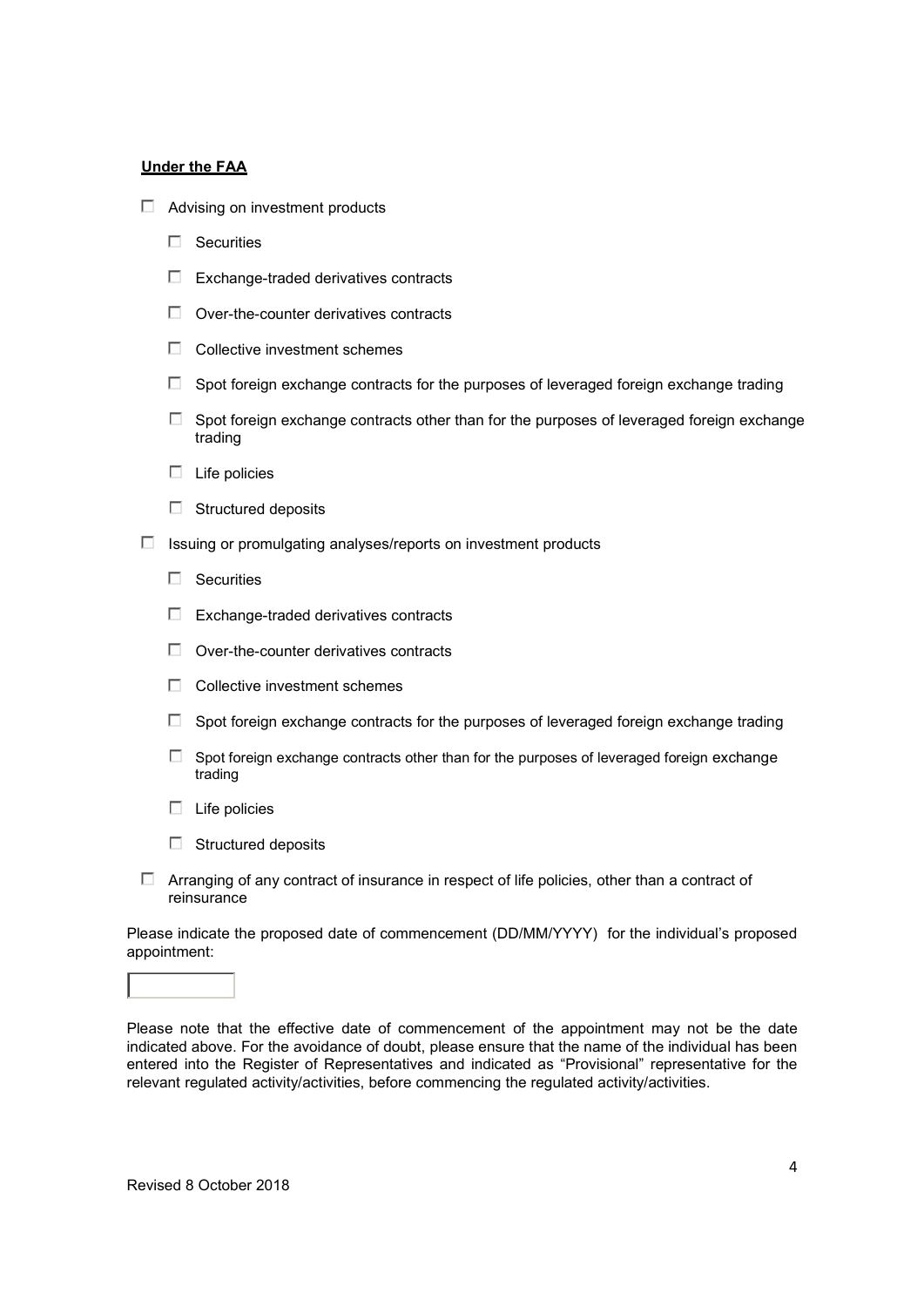# Overseas-based Representatives

Will the individual be based overseas?\*

 $\Box$  Yes  $\Box$  No.

If the answer to the above question is 'Yes', please provide the reason(s) the individual will be based overseas.

# Status with other Regulatory Bodies or Exchanges\*

Please note that only individuals from jurisdictions whose laws and practices are assessed by the Authority to be comparable to the requirements under Singapore's laws and practices may be successfully notified as provisional representatives.

Set out details of the individual's status in the past 2 years with –

- (a) any regulatory authority in relation to the provision of any financial service in any overseas jurisdiction; or
- (b) any overseas exchange(s).

| Name of<br>Regulatory<br>Authority /<br>Exchange | Status [Licensing,<br>Registered,<br>Approved, Others<br>(please specify)] | Description of<br>regulated<br>activities | Principal<br>corporation | Period<br>(DD/ MM/YYYY) |    |  |
|--------------------------------------------------|----------------------------------------------------------------------------|-------------------------------------------|--------------------------|-------------------------|----|--|
|                                                  |                                                                            |                                           |                          | From                    | To |  |
|                                                  |                                                                            |                                           |                          |                         |    |  |
|                                                  |                                                                            |                                           |                          |                         |    |  |

Has the individual previously been appointed to carry on business in any regulated activity/activities as a Provisional Representative under the SFA\*?

 $\Box$  Yes  $\Box$  No

Has the individual previously been appointed to provide financial advisory service/services as a Provisional Representative under the FAA\*?

 $\Box$  Yes  $\Box$  No.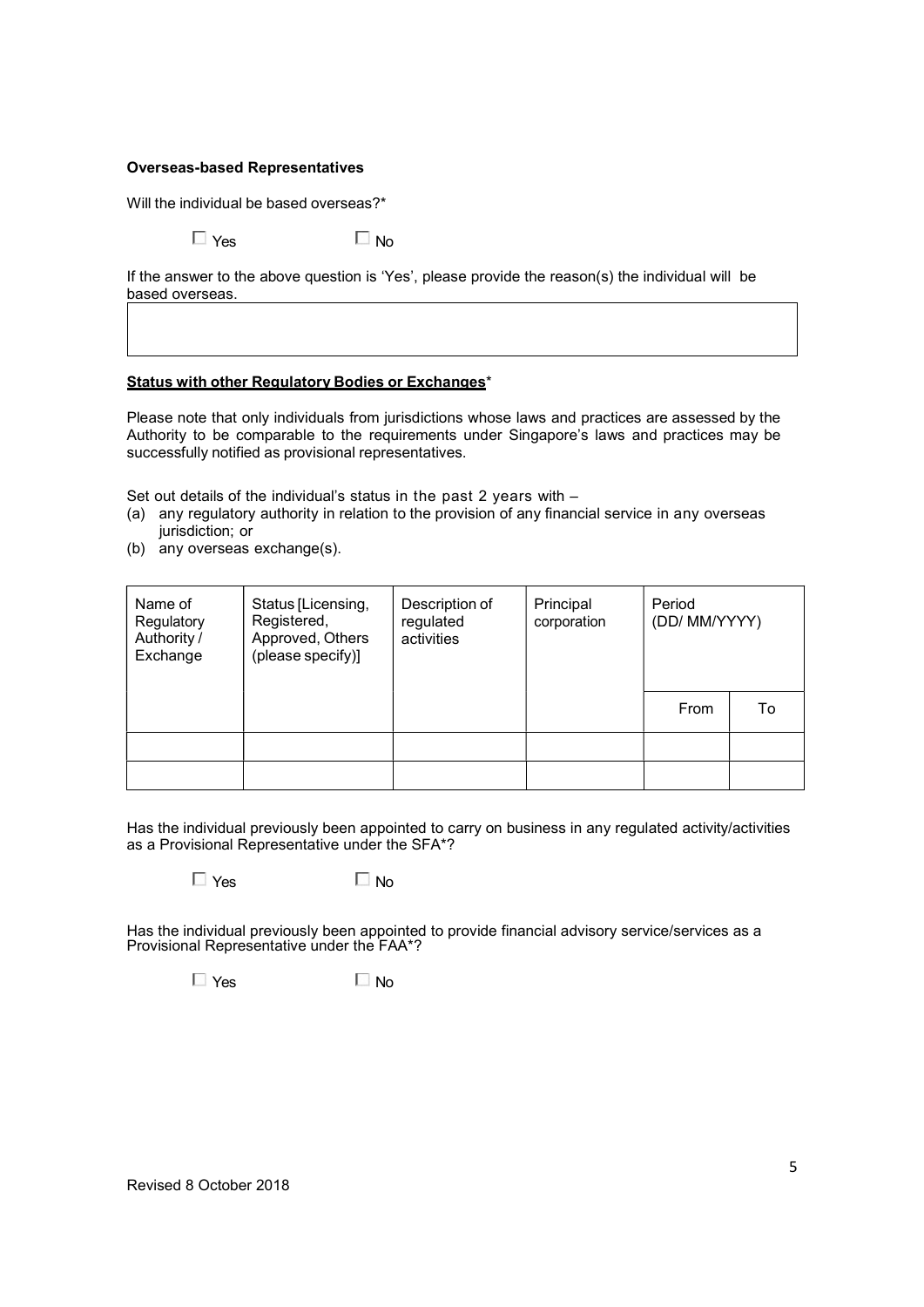# **Fit and Proper Certification\***

On the basis of due and diligent enquiries made on the background of the individual named in this form who is to act as the Principal's representative, including conducting the necessary reference checks with the individual's past employer(s), and other information available, the Principal certifies that it:

 $\Box$  is satisfied that the individual is not the subject of a bankruptcy petition or an undischarged bankrupt, in Singapore or elsewhere.

 $\Box$  is satisfied that there is no conflict of interest, including any conflict arising from the individual's shareholdings and / or directorship(s).

# [Applicable only if any of the regulated activities under the SFA is selected]

 $\Box$  is satisfied that the individual meets all the requirements under the Notice on Entry Requirements of a Provisional or Temporary Representative [Notice No. SFA 04-N10] issued by the Authority.

# [Applicable only if any type of financial advisory services under the FAA is selected]

 $\Box$  is satisfied that the individual meets all the requirements under the Notice on Entry Requirements of a Provisional Representative [Notice No. FAA-N12] issued by the Authority.

 $\Box$  is satisfied that that the individual is currently or was previously licensed, authorised, or otherwise regulated by a foreign regulatory authority for a continuous period of not less than 12 months, and that the licence, authorisation or other form of regulation by the overseas regulator has not ceased for a period longer than 12 months.

# Please tick one of the following two:

 $\Box$  is not aware of any adverse information on the individual.

 $\square$  is aware that the individual has adverse information which it has assessed and nevertheless it considers that the individual meets the fit and proper criteria under the Guidelines on Fit and Proper Criteria [Guideline No. FSG-G01] issued by the Authority. The Principal undertakes to closely supervise and institute proper controls and systems to monitor the individual's activity/activities.

 $\square$  is satisfied that the individual meets all the other requirements under the Guidelines on Fit and Proper Criteria [Guideline No. FSG-G01] issued by the Authority, except for the examination requirements.

 $\Box$  is aware that the due diligence conducted on the background of the individual named in this form shall be documented and properly kept as prescribed under section 99H(4) of the SFA and / or section 23F(4) of the FAA.

 $\Box$  is satisfied that the individual is not in arrears in the payment of such contributions on his / her own behalf to the Central Provident Fund as are required under the Central Provident Fund (Self Employed Persons) Regulations (Rg 25), where applicable.^

^The above declaration is mandatory for all individuals who are applying to become an appointed, provisional or temporary representative, regardless of whether the individual is required to contribute to the Central Provident Fund.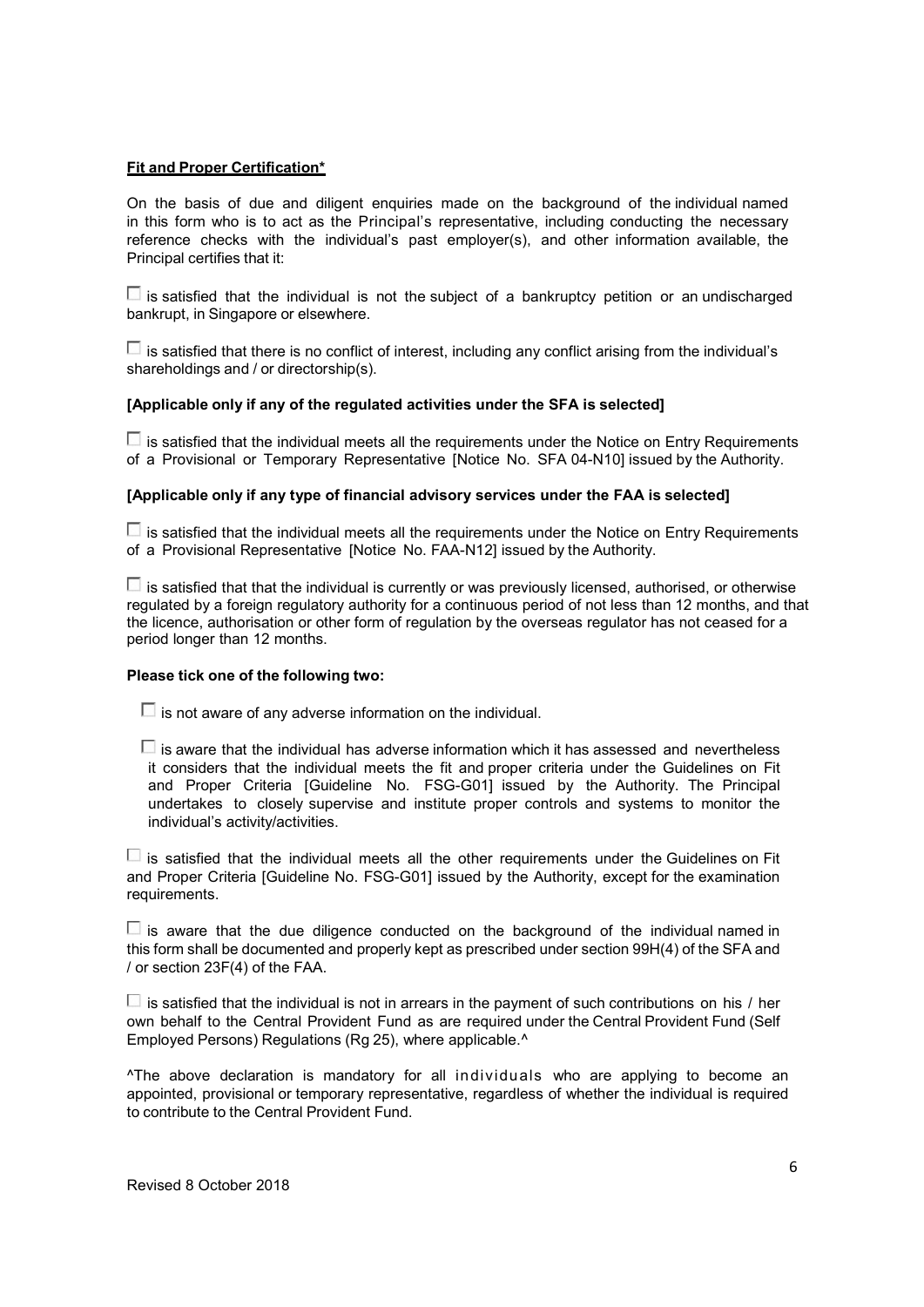#### Undertaking\*

The Principal, in respect of all regulated activity/activities / financial advisory service/services to be carried out by the individual, undertakes:

 $\Box$  that the individual who is the subject of this notification has relocated/is in the process of relocating to Singapore.

In respect of all regulated activity/activities/ financial advisory service/services to be carried out by the individual, undertakes:

 $\Box$  to put in place measures to properly supervise the activities and conduct of the individual, including measures to ensure that all obligations assumed and liabilities incurred by him are properly fulfilled, whether actual or contingent and howsoever arising, in relation to carrying out any regulated activity and/or provision of any financial advisory service;

 $\Box$  to put in place measures, including proper training, to ensure that the individual understands and complies with all Singapore laws that are relevant to the regulated activity carried out and/or financial advisory service provided by him;

 $\Box$  to ensure that the individual is accompanied at all times by any of the persons referred to in paragraph (6) of regulation 3A of the SF(LCB)R and/or paragraph (5) of regulation 4A of the FAR when meeting any client or member of the public in the course of carrying on business in any regulated activity and/or providing any financial advisory service;

 $\Box$  to ensure that the individual sends concurrently to any of the persons referred to in paragraph (6) of regulation 3A of the SF(LCB)R and/or paragraph (5) of regulation 4A of the FAR all electronic mail that he sends to any client or member of the public in the course of carrying on business in any regulated activity and/or providing any financial advisory service;

 $\Box$  to ensure that the individual does not communicate by telephone with any client or member of the public in the course of carrying on business in any regulated activity and/or when providing any financial advisory service, other than by telephone conference in the presence of any of the persons referred to in paragraph (6) of regulation 3A of the SF(LCB)R and/or paragraph (5) of regulation 4A of the FAR.

#### Declaration\*

This notification is submitted on behalf of the Principal by [Name of Director / Chief Executive/ Chief Executive Officer]\*

#### who certifies that:

- a. On the basis of due and diligent enquiries made on the background of the individual named in this form who is to act as the Principal's representative, and other information available, the Principal believes the individual to be fit and proper to perform the function of a representative in relation to the regulated activity/activities or financial advisory service/services; and
- b. the information contained in the above notification is to the best of the Principal's knowledge and belief true and correct.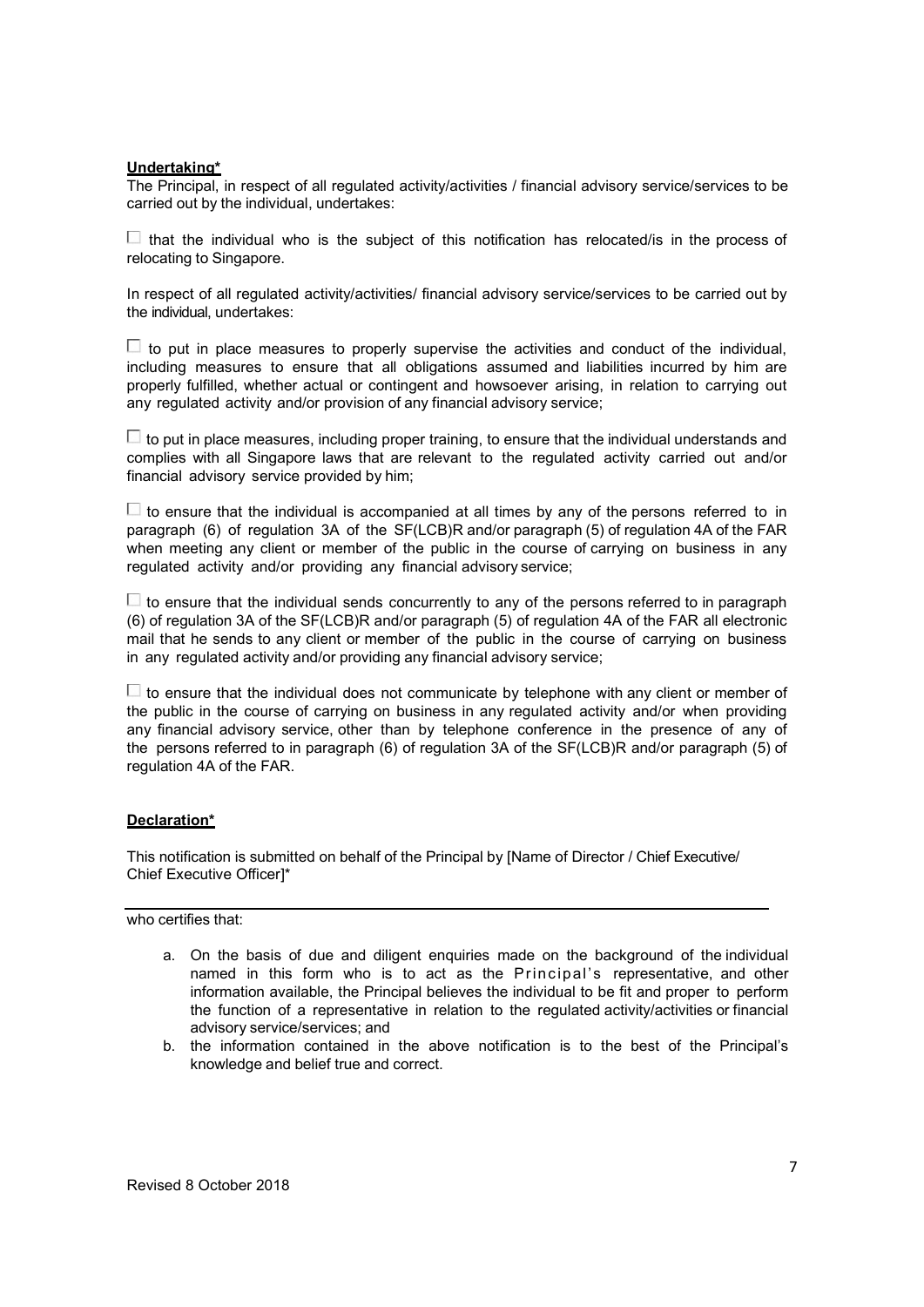Please note that the Authority may refuse a notification submitted on behalf of an individual to carry on business in regulated activity/activities or provide financial advisory service/services if the individual and/or the Principal fails to satisfy the Authority that the individual is a fit and proper person to carry on business in the regulated activity/activities or provide financial advisory service/services.

# Confirmation\*

The Principal,

[Applicable only if any of the regulated activities under the SFA is selected]

|            | is aware that, pursuant to section 99O(1) of the SFA,<br>Any principal who, in connection with the lodgment of any document under section 99H<br>of the SFA-                            |
|------------|-----------------------------------------------------------------------------------------------------------------------------------------------------------------------------------------|
| (a)<br>(b) | makes a statement which is false or misleading in a material particular; or<br>omits to state any matter or thing without which the application is misleading in a<br>material respect, |
|            | shall be guilty of an offence and shall be liable on conviction to a fine not exceeding<br>\$50,000.                                                                                    |

[Applicable only if any type of financial advisory services under the FAA is selected]

 $\Box$  is aware that, pursuant to section 23L(1) of the FAA,

Any principal who, in connection with the lodgment of any document under section 23F of the FAA -

- (a) makes a statement which is false or misleading in a material particular; or
- (b) omits to state any matter or thing without which the application is misleading in a material respect,

shall be guilty of an offence and shall be liable on conviction to a fine not exceeding \$50,000.

confirms that the information submitted is true and correct.

 $\Box$  is aware that a non-refundable lodgment fee as prescribed under regulation 6 of the SF(LCB)R and regulation 6 of the FAR is chargeable upon successful submission of this lodgment, when applicable.